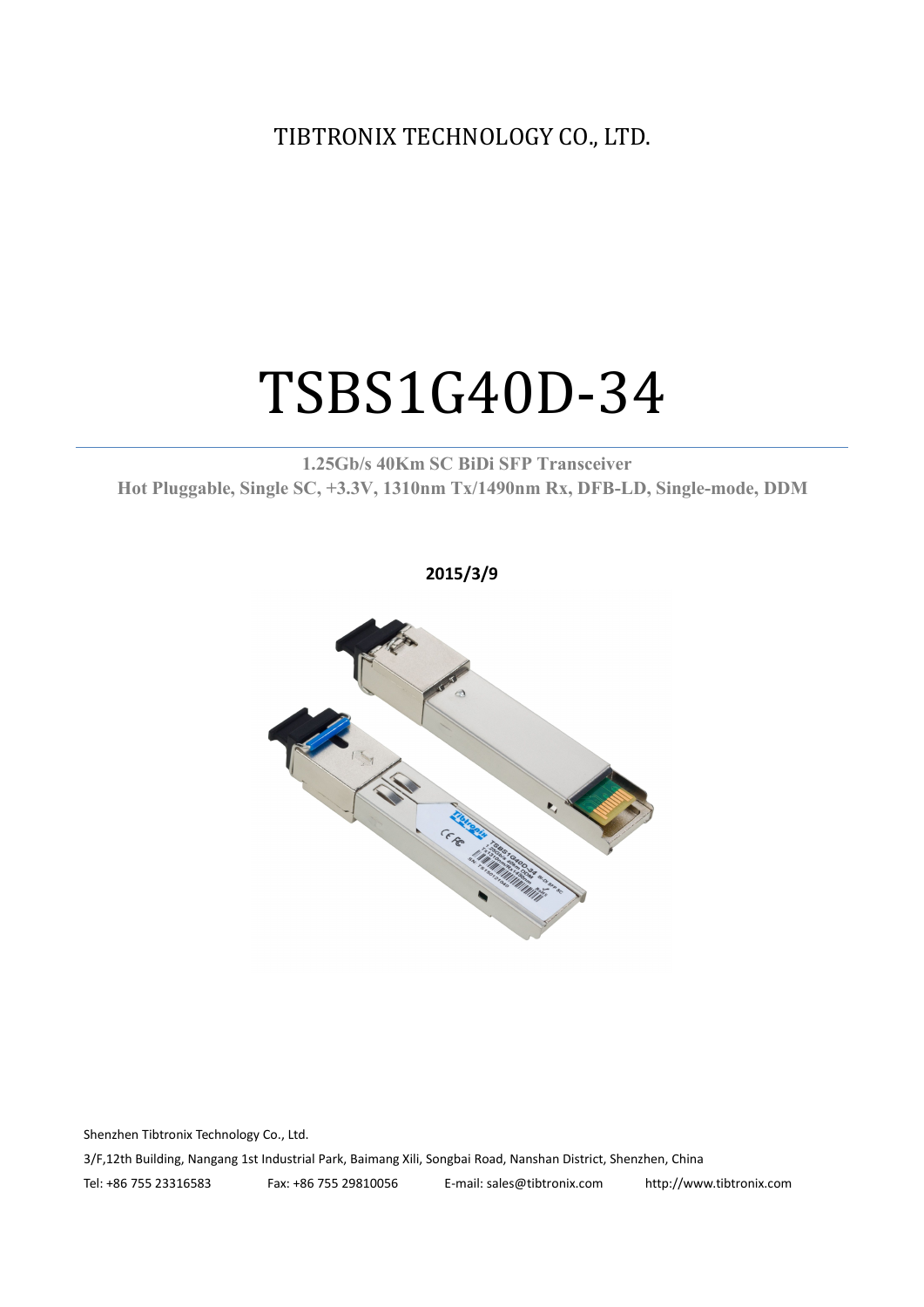#### **Features:**

- $\diamond$  Up to 1.25Gb/s Data Links
- $\Leftrightarrow$  Hot-Pluggable
- $\Leftrightarrow$  Single SC connector
- $\diamond$  Up to 40 km on 9/125 µm SMF
- $\diamond$  1310nm DFB laser transmitter
- $\lozenge$  1490nm PIN photo-detector
- $\diamond$  Single +3.3V Power Supply
- $\Diamond$  Monitoring Interface Compliant with SFF-8472
- $\Leftrightarrow$  Maximum Power <1W
- $\Diamond$  Industrial /Extended/ Commercial operating temperature range: -40°C to 85°C/-5°C to 85°C/-0°C to 70°C Version available
- $\Leftrightarrow$  RoHS compliant and Lead Free

#### **Applications:**

- 1000Base-EX Ethernet
- Metro/Access Networks
- $\diamond$  1×Fibre Channel
- $\Leftrightarrow$  Other Optical Links

#### **Description:**

TIBTRONIX's TSBS1G40D-34 Transceivers are a high performance, cost effective module which have a single SC optics interface. They are compatible with the Small Form Factor Pluggable Multi-Sourcing Agreement (MSA) and Digital diagnostics functions are available via the 2-wire serial bus specified in SFF-8472. The receiver section uses a PIN receiver and the transmitter uses a 1310 nm DFB laser, up to 22dB link budge ensure this module 1000Base-EX Ethernet 40km application.

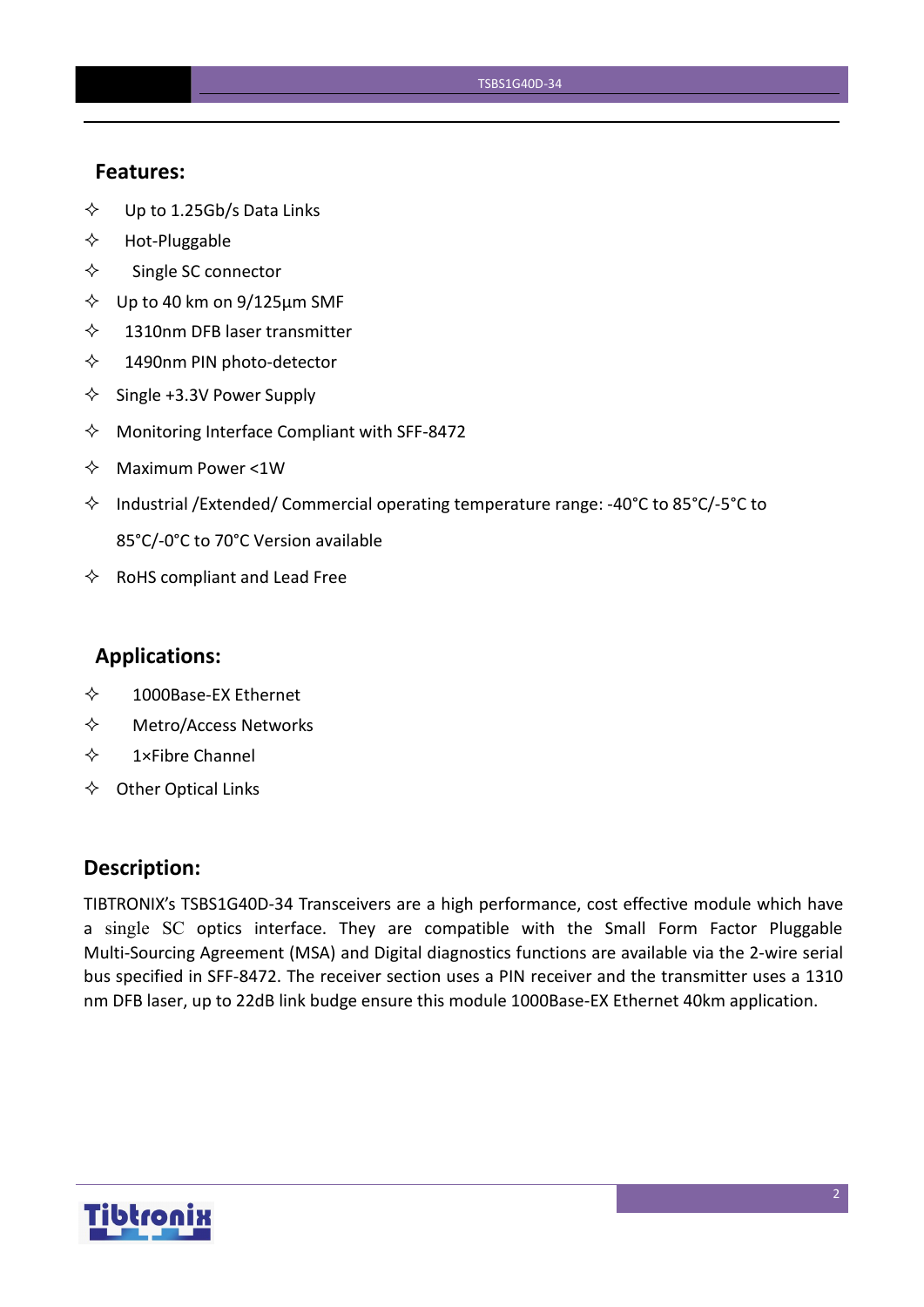# **Absolute Maximum Ratings**

| <b>Parameter</b>           | Symbol          | Min.   | <b>Typical</b> | Max.  | Unit        |
|----------------------------|-----------------|--------|----------------|-------|-------------|
| <b>Storage Temperature</b> | ۱s              | $-40$  |                | $+85$ | $\sim$<br>◡ |
| <b>Supply Voltage</b>      | V <sub>CC</sub> | $-0.5$ |                | Δ     |             |
| <b>Relative Humidity</b>   | <b>RH</b>       |        |                | 85    | %           |

# **Recommended Operating Environment:**

| Parameter                  | Symbol     | Min.      | <b>Typical</b> | Max. | <b>Unit</b> |              |
|----------------------------|------------|-----------|----------------|------|-------------|--------------|
|                            | Industrial |           | $-40$          |      | 85          | $^{\circ}$ C |
| Case operating Temperature | Extended   | $T_C$     | $-5$           |      | 85          | $^{\circ}$ C |
|                            | Commercial |           | 0              |      | $+70$       | °C           |
| <b>Supply Voltage</b>      |            | $V_{CC}$  | 3.135          |      | 3.465       | V            |
| <b>Supply Current</b>      |            | Icc       |                |      | 300         | mA           |
| Inrush Current             |            | Isurge    |                |      | $lcc+30$    | mA           |
| <b>Maximum Power</b>       |            | $P_{max}$ |                |      | 1           | W            |

## $\bullet$  Electrical Characteristics(T<sub>OP</sub> = -40 to 85°C, VCC = 3.135 to 3.465 Volts)

| <b>Parameter</b>                    | Symbol                      | Min.        | <b>Typical</b> | Max.           | <b>Unit</b> | <b>Note</b> |
|-------------------------------------|-----------------------------|-------------|----------------|----------------|-------------|-------------|
| <b>Transmitter Section:</b>         |                             |             |                |                |             |             |
| Input differential impedance        | $R_{in}$                    | 90          | 100            | 110            |             |             |
| Single ended data input swing       | $V_{\text{in PP}}$          | 250         |                | 1200           | $mVp-p$     |             |
| <b>Transmit Disable Voltage</b>     | $V_D$                       | $Vcc - 1.3$ |                | <b>Vcc</b>     | V           | 2           |
| <b>Transmit Enable Voltage</b>      | $V_{EN}$                    | Vee         |                | $Vee+0.8$      | $\vee$      |             |
| <b>Transmit Disable Assert Time</b> | <b>T</b> <sub>dessert</sub> |             |                | 10             | us          |             |
| <b>Receiver Section:</b>            |                             |             |                |                |             |             |
| Single ended data output swing      | Vout, pp                    | 300         |                | 800            | mv          | 3           |
| LOS Fault                           | Vlosfault                   | $Vcc - 0.5$ |                | $V_{CC\_host}$ | $\vee$      | 5           |
| <b>LOS Normal</b>                   | V <sub>los norm</sub>       | $V_{ee}$    |                | $V_{ee}$ +0.5  | $\vee$      | 5           |
| Power Supply Rejection              | <b>PSR</b>                  | 100         |                |                | mVpp        | 6           |

Note:

1. AC coupled.

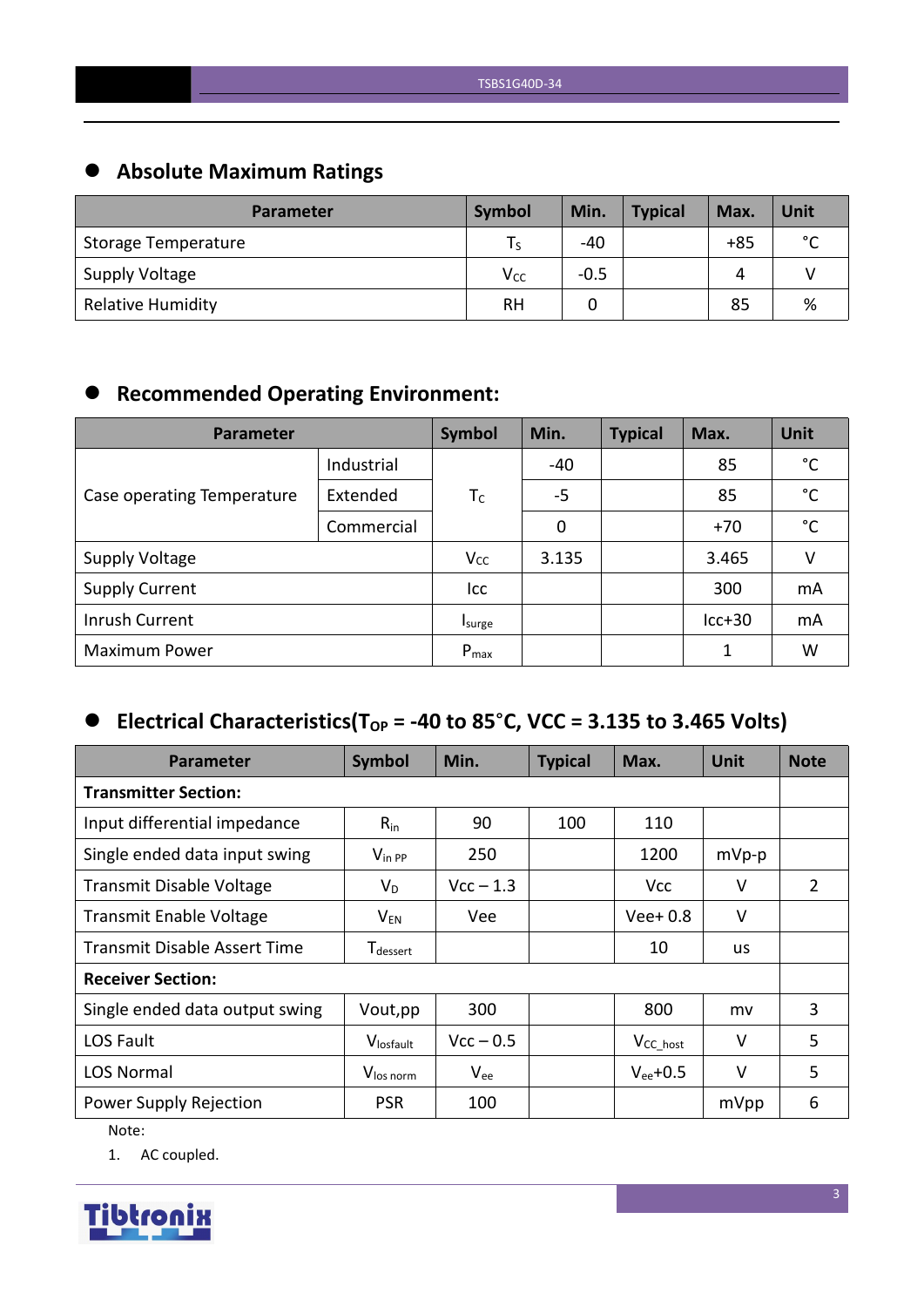- 2. Or open circuit.
- 3. Into 100 ohm differential termination.
- $4. \quad 20 80 \%$
- 5. LOS is LVTTL. Logic 0 indicates normal operation; logic 1 indicates no signal detected.
- 6. All transceiver specifications are compliant with a power supply sinusoidal modulation of 20 Hz to 1.5MHz up to specified value applied through the powersupply filtering network shown on page 23 of the Small Form-factor Pluggable (SFP) Transceiver Multi-Source Agreement (MSA), September 14, 2000.

#### **Optical Parameters(TOP = -40 to 85**°**C, VCC = 3.135 to 3.465 Volts)**

| <b>Parameter</b>                                      | <b>Symbol</b>    | Min.  | <b>Typical</b>                                    | Max.         | <b>Unit</b>     | <b>Note</b>    |
|-------------------------------------------------------|------------------|-------|---------------------------------------------------|--------------|-----------------|----------------|
| <b>Transmitter Section:</b>                           |                  |       |                                                   |              |                 |                |
| Center Wavelength                                     | $\lambda_c$      | 1290  | 1310                                              | 1330         | nm              |                |
| Spectral Width                                        | σ                |       |                                                   | $\mathbf{1}$ | nm              |                |
| Sidemode Supression ratio                             | SSRmin           | 30    |                                                   |              | dB              |                |
| <b>Optical Output Power</b>                           | $P_{\text{out}}$ | $-2$  |                                                   | $+3$         | dBm             | $\mathbf{1}$   |
| <b>Extinction Ratio</b>                               | <b>ER</b>        | 9     |                                                   |              | dB              |                |
| <b>Optical Rise/Fall Time</b>                         | $t_r / t_f$      |       |                                                   | 260          | ps              | $\overline{2}$ |
| <b>Relative Intensity Noise</b>                       | <b>RIN</b>       |       |                                                   | $-120$       | dB/Hz           |                |
| <b>Total Jitter Contribution</b>                      | TX A TJ          |       |                                                   | 0.284        | U               | $\overline{3}$ |
| Eye Mask for Optical Output                           |                  |       | Compliant with IEEE802.3 z (class 1 laser safety) |              |                 |                |
| <b>Receiver Section:</b>                              |                  |       |                                                   |              |                 |                |
| Optical Input Wavelength                              | $\lambda_c$      | 1470  | 1490                                              | 1510         | nm              |                |
| <b>Receiver Overload</b>                              | $P_{ol}$         | $-3$  |                                                   |              | dBm             | $\overline{4}$ |
| <b>RX Sensitivity</b>                                 | Sen              |       |                                                   | $-23$        | dB <sub>m</sub> | $\overline{4}$ |
| RX LOS Assert                                         | LOS <sub>A</sub> | $-40$ |                                                   |              | dBm             |                |
| RX LOS De-assert                                      | LOS <sub>D</sub> |       |                                                   | $-24$        | dBm             |                |
| RX LOS Hysteresis                                     | LOS <sub>H</sub> | 0.5   |                                                   |              | dB              |                |
| <b>General Specifications:</b>                        |                  |       |                                                   |              |                 |                |
| Data Rate                                             | <b>BR</b>        |       | 1.25                                              |              | Gb/s            |                |
| <b>Bit Error Rate</b>                                 | <b>BER</b>       |       |                                                   | $10^{-12}$   |                 |                |
| Max. Supported Link Length on<br>9/125µm SMF@1.25Gb/s | $L_{MAX}$        |       | 40                                                |              | km              |                |
| <b>Total System Budget</b>                            | <b>LB</b>        | 21    |                                                   |              | dB              |                |

Note

1. The optical power is launched into SMF.

2. 20-80%.

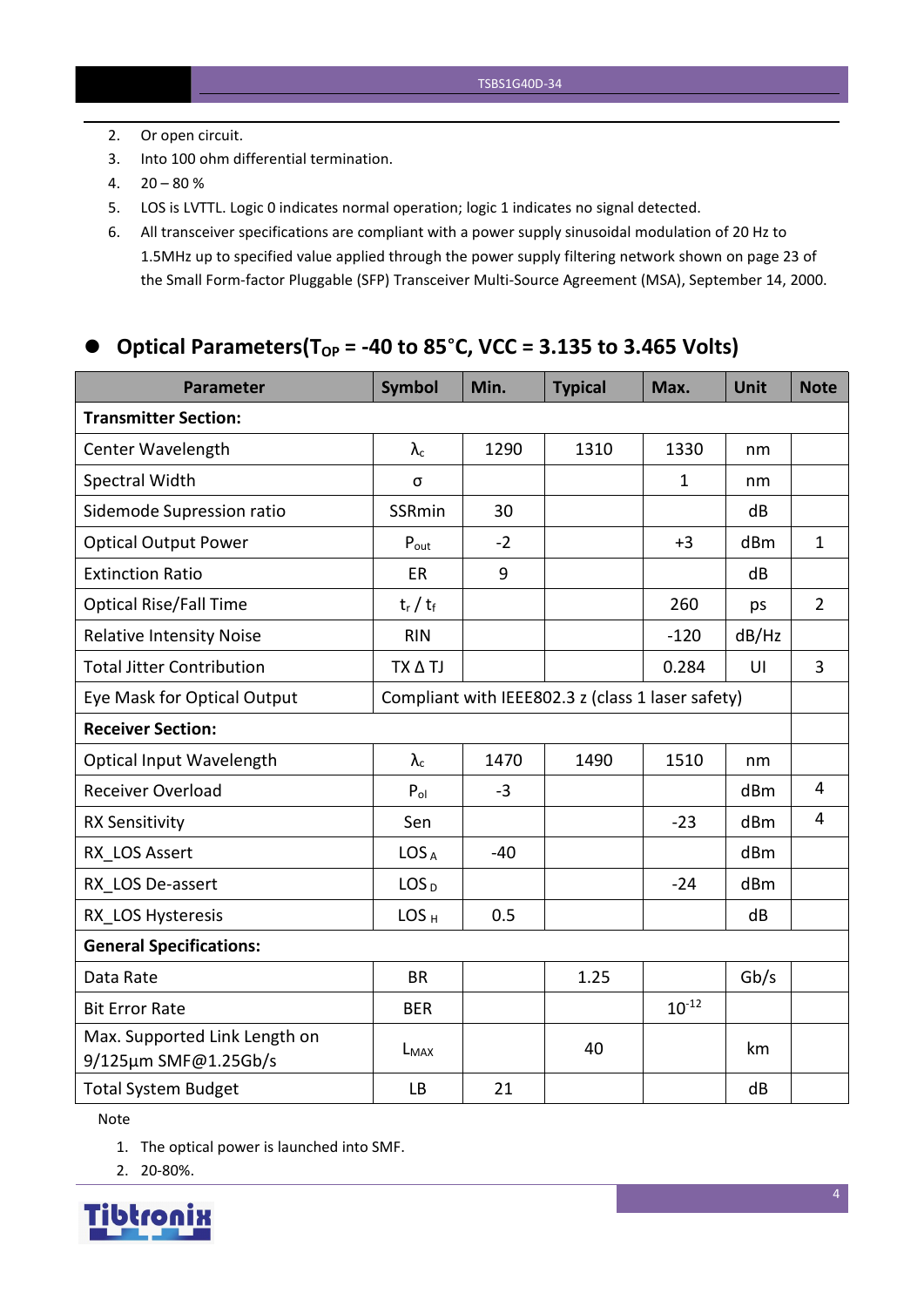- 3. Contributed total jitter is calculated from DJ and RJ measurements using  $TJ = RJ + DJ$ . Contributed RJ is calculated for 1x10-12 BER bymultiplying the RMS jitter (measured on a single rise or fall edge) from the oscilloscope by 14. Per FC-PI (Table 9 - SM jitter output, note 1), the actual contributed RJ is allowed to increase above its limit if the actual contributed DJ decreases below its limits, as long as the component output DJ and TJ remain within their specifi ed FC-PI maximum limits with the worst case specified component jitter input.
- 4. Measured with PRBS  $2^{7-1}$  at  $10^{-12}$  BER

#### **Pin Assignment**

Diagram of Host Board Connector Block Pin Numbers and Name



**Diagram of Host Board Connector Block Pin Numbers and Names**

#### **Pin Function Definitions**

| <b>Pin No</b> | <b>Name</b>       | <b>Function</b>                     | <b>Plug Seq</b> | <b>Notes</b>   |
|---------------|-------------------|-------------------------------------|-----------------|----------------|
|               | VeeT              | <b>Transmitter Ground</b>           |                 |                |
|               | <b>TX Fault</b>   | <b>Transmitter Fault Indication</b> | 3               |                |
| 3             | <b>TX Disable</b> | <b>Transmitter Disable</b>          | 3               | $\overline{2}$ |
| 4             | MOD-DEF2          | <b>Module Definition</b>            |                 | 3              |
| 5             | MOD-DEF1          | Module Definition 1                 | 3               | 3              |
| 6             | MOD-DEF0          | Module Definition 0                 | 3               | 3              |
|               | Rate Select       | Not Connected                       | 3               | 4              |
| 8             | <b>LOS</b>        | Loss of Signal                      | 3               | 5              |
| 9             | VeeR              | <b>Receiver Ground</b>              |                 |                |
| 10            | VeeR              | <b>Receiver Ground</b>              |                 |                |
| 11            | VeeR              | <b>Receiver Ground</b>              |                 |                |

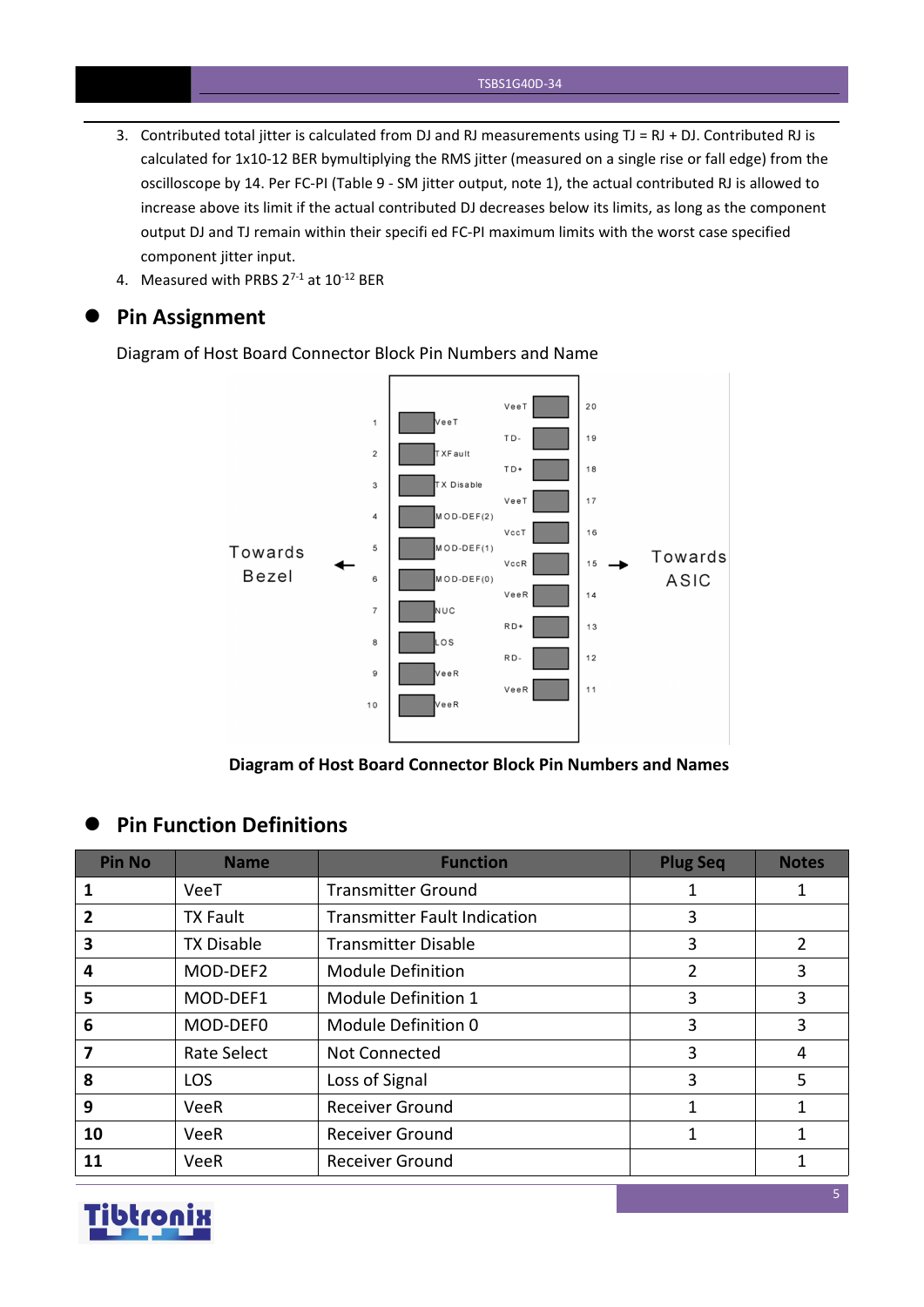| 12 | RD-         | Inv. Received Data Out    | 3 | 6 |
|----|-------------|---------------------------|---|---|
| 13 | $RD+$       | <b>Received Data Out</b>  | 3 | 6 |
| 14 | <b>VeeR</b> | <b>Receiver Ground</b>    | 3 |   |
| 15 | <b>VccR</b> | <b>Receiver Power</b>     |   |   |
| 16 | <b>VccT</b> | <b>Transmitter Power</b>  |   |   |
| 17 | VeeT        | <b>Transmitter Ground</b> |   |   |
| 18 | $TD+$       | Transmit Data In          | 3 | 6 |
| 19 | TD-         | Inv. Transmit In          | 3 | 6 |
| 20 | VeeT        | <b>Transmitter Ground</b> |   |   |

**Notes:**

- 1. Circuit ground is internally isolated from chassis ground.
- 2. Laser output disabled on TDIS >2.0V or open, enabled on TDIS <0.8V.
- 3. Should be pulled up with 4.7k 10 kohms on host board to a voltage between 2.0V and 3.6V. MOD\_DEF(0) pulls line low to indicate module is plugged in.
- 4. Rate select is not used
- 5. LOS is open collector output. Should be pulled up with 4.7k 10 kohms on host board to a voltage between 2.0V and 3.6V. Logic 0 indicates normal operation; logic 1 indicates loss of signal.
- 6. AC Coupled
- 

#### **SFP Module EEPROM Information and Management**

The SFP modules implement the 2-wire serial communication protocol as defined in the SFP -8472. The serial ID information of the SFP modules and Digital Diagnostic Monitor parameters can be accessed through the I<sup>2</sup>C interface at address A0h and A2h. The memory is mapped in Table 1. Detailed ID information (A0h) is listed in Table 2. And the DDM specification at address A2h. For more details of the memory map and byte definitions, please refer to the SFF-8472, "Digital Diagnostic Monitoring Interface for Optical Transceivers". The DDM parameters have been internally calibrated.

**Table 1.** Digital Diagnostic Memory Map (Specific Data Field Descriptions)

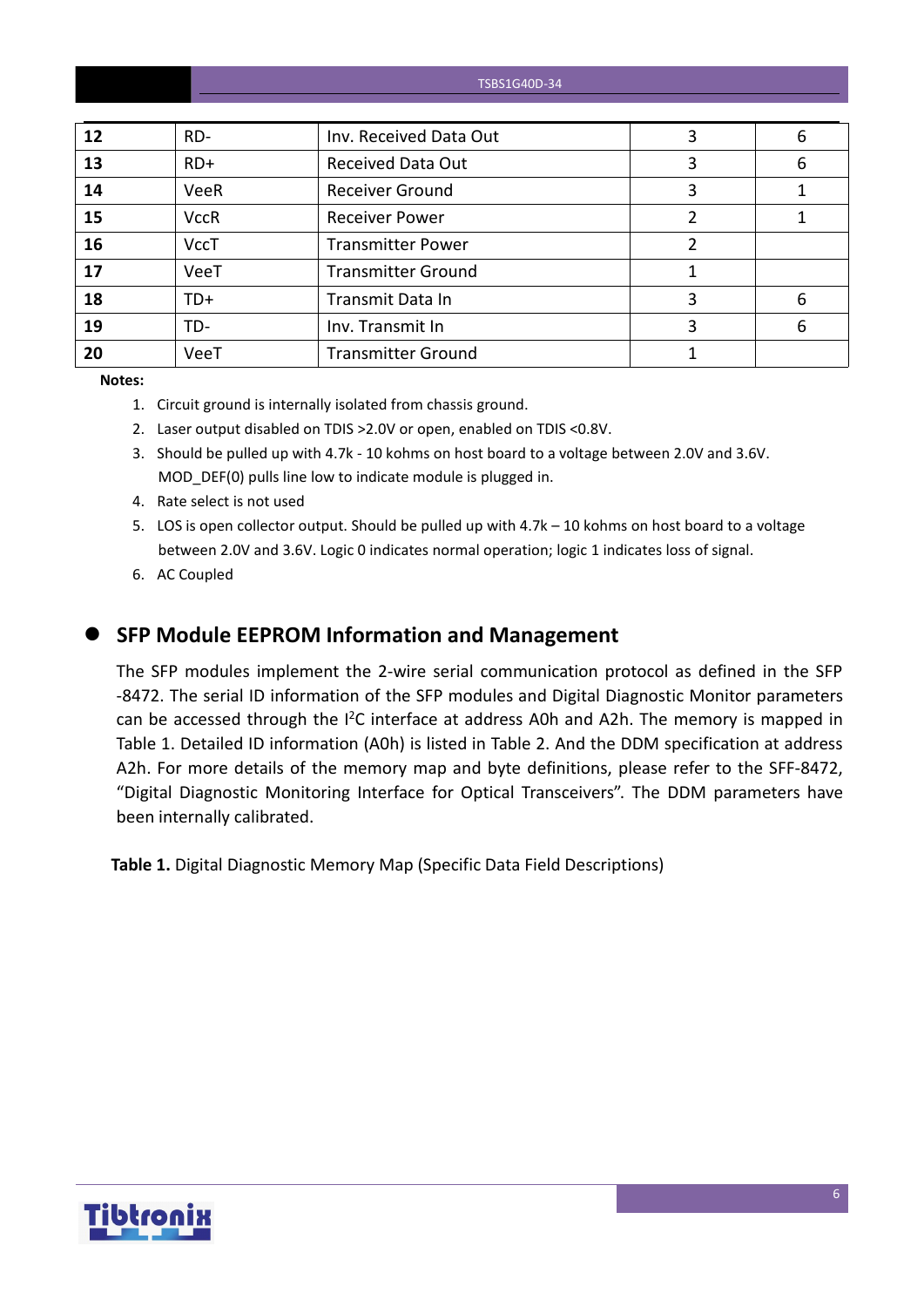

#### **Table 2** - EEPROM Serial ID Memory Contents (**A0h**)

| <b>Data</b>               | Length         | Name of        | <b>Description and Contents</b>                        |
|---------------------------|----------------|----------------|--------------------------------------------------------|
| <b>Address</b>            | (Byte)         | Length         |                                                        |
| <b>Base ID Fields</b>     |                |                |                                                        |
| $\mathbf 0$               | $\mathbf{1}$   | Identifier     | Type of Serial transceiver (03h=SFP)                   |
| $\mathbf{1}$              | $\mathbf{1}$   | Reserved       | Extended identifier of type serial transceiver (04h)   |
| $\overline{2}$            | 1              | Connector      | Code of optical connector type (07=LC)                 |
| $3 - 10$                  | 8              | Transceiver    |                                                        |
| 11                        | $\mathbf{1}$   | Encoding       | NRZ(03h)                                               |
| 12                        | $\mathbf{1}$   | BR, Nominal    | Nominal baud rate, unit of 100Mbps                     |
| $13 - 14$                 | $\overline{2}$ | Reserved       | (0000h)                                                |
| 15                        | $\mathbf{1}$   | Length(9um)    | Link length supported for 9/125um fiber, units of 100m |
| 16                        | $\mathbf{1}$   | Length(50um)   | Link length supported for 50/125um fiber, units of 10m |
| 17                        | $\mathbf{1}$   | Length(62.5um) | Link length supported for 62.5/125um fiber, units of   |
|                           |                |                | 10 <sub>m</sub>                                        |
| 18                        | $\mathbf{1}$   | Length(Copper) | Link length supported for copper, units of meters      |
| 19                        | $\mathbf{1}$   | Reserved       |                                                        |
| $20 - 35$                 | 16             | Vendor Name    | SFP vendor name: TIBTRONIX                             |
| 36                        | $\mathbf{1}$   | Reserved       |                                                        |
| 37-39                     | 3              | Vendor OUI     | SFP transceiver vendor OUI ID                          |
| 40-55                     | 16             | Vendor PN      | Part Number: "TSBS1G40D-34" (ASCII)                    |
| 56-59                     | $\overline{4}$ | Vendor rev     | Revision level for part number                         |
| 60-62                     | 3              | Reserved       |                                                        |
| 63                        | $\mathbf{1}$   | <b>CCID</b>    | Least significant byte of sum of data in address 0-62  |
| <b>Extended ID Fields</b> |                |                |                                                        |
| 64-65                     | $\overline{2}$ | Option         | Indicates which optical SFP signals are implemented    |
|                           |                |                | (001Ah = LOS, TX FAULT, TX DISABLE all supported)      |

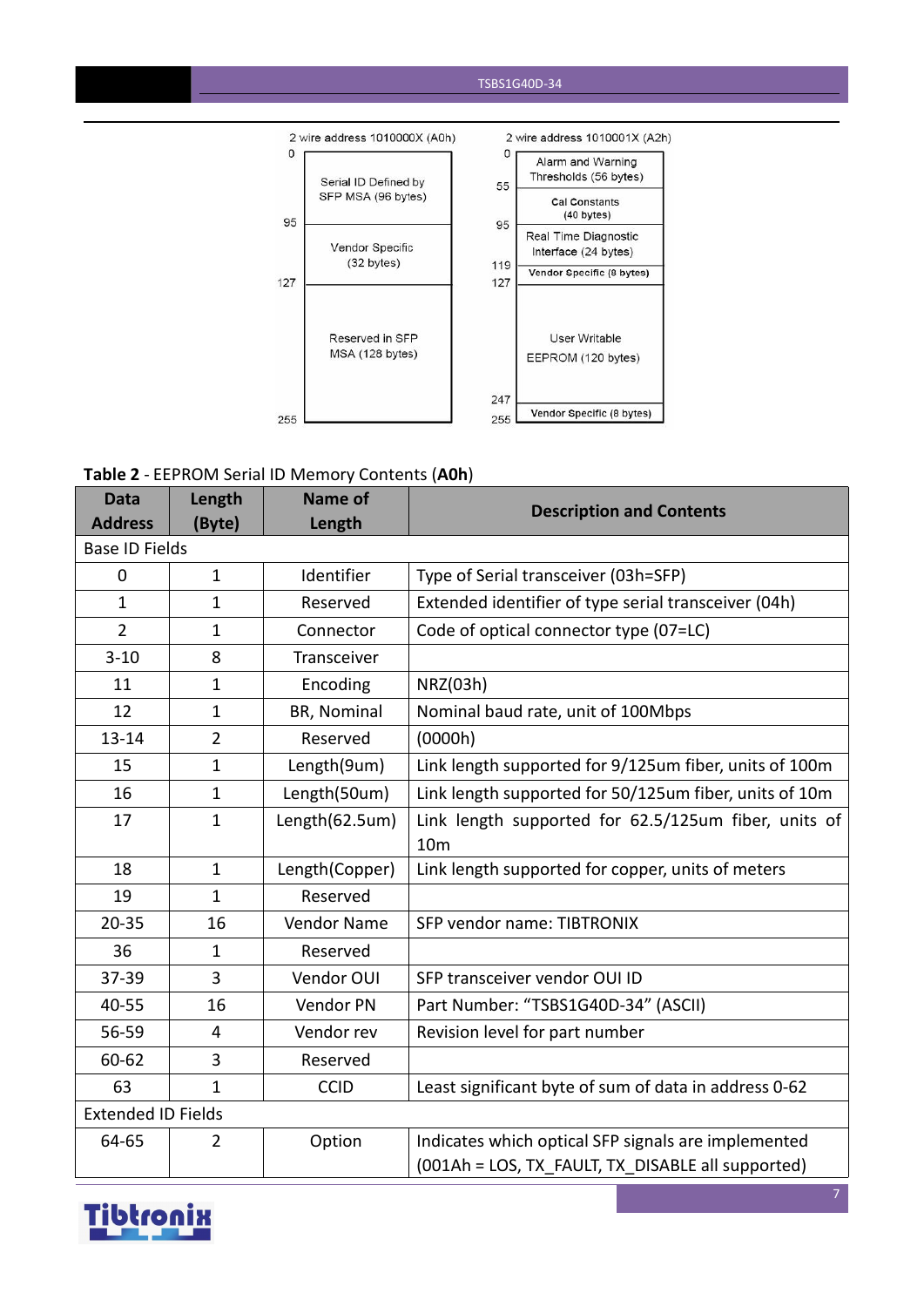| 66      |                           | BR, max     | Upper bit rate margin, units of %                      |
|---------|---------------------------|-------------|--------------------------------------------------------|
| 67      |                           | BR, min     | Lower bit rate margin, units of %                      |
| 68-83   | 16                        | Vendor SN   | Serial number (ASCII)                                  |
| 84-91   | 8                         | Date code   | TIBTRONIX's Manufacturing date code                    |
| 92-94   | 3                         | Reserved    |                                                        |
| 95      |                           | <b>CCEX</b> | Check code for the extended ID Fields (addresses 64 to |
|         |                           |             | 94)                                                    |
|         | Vendor Specific ID Fields |             |                                                        |
| 96-127  | 32                        | Readable    | TIBTRONIX specific date, read only                     |
| 128-255 | 128                       | Reserved    | Reserved for SFF-8079                                  |

## **Digital Diagnostic Monitor Characteristics**

| <b>Data Address</b> | <b>Parameter</b>                    | <b>Accuracy</b> | Unit    |
|---------------------|-------------------------------------|-----------------|---------|
| 96-97               | Transceiver Internal Temperature    | ±3.0            | $\circ$ |
| 100-101             | Laser Bias Current                  | ±10             | %       |
| 100-101             | <b>Tx Output Power</b>              | ±3.0            | dBm     |
| 100-101             | Rx Input Power                      | ±3.0            | dBm     |
| 100-101             | <b>VCC3</b> Internal Supply Voltage | ±3.0            | %       |

## **Regulatory Compliance**

The TSBS1G40D-34 complies with international Electromagnetic Compatibility (EMC) and international safety requirements and standards (see details in Table following).

| Electrostatic Discharge       | MIL-STD-883E                  | Class 1(>1000 V)              |
|-------------------------------|-------------------------------|-------------------------------|
| (ESD) to the Electrical Pins  | Method 3015.7                 |                               |
| Electrostatic Discharge (ESD) | IEC 61000-4-2                 | Compatible with standards     |
| to the Single SC Receptacle   | GR-1089-CORE                  |                               |
| Electromagnetic               | FCC Part 15 Class B           | Compatible with standards     |
| Interference (EMI)            | EN55022 Class B (CISPR 22B)   |                               |
|                               | <b>VCCI Class B</b>           |                               |
| Laser Eye Safety              | FDA 21CFR 1040.10 and 1040.11 | Compatible with Class 1 laser |
|                               | EN60950, EN (IEC) 60825-1,2   | product.                      |

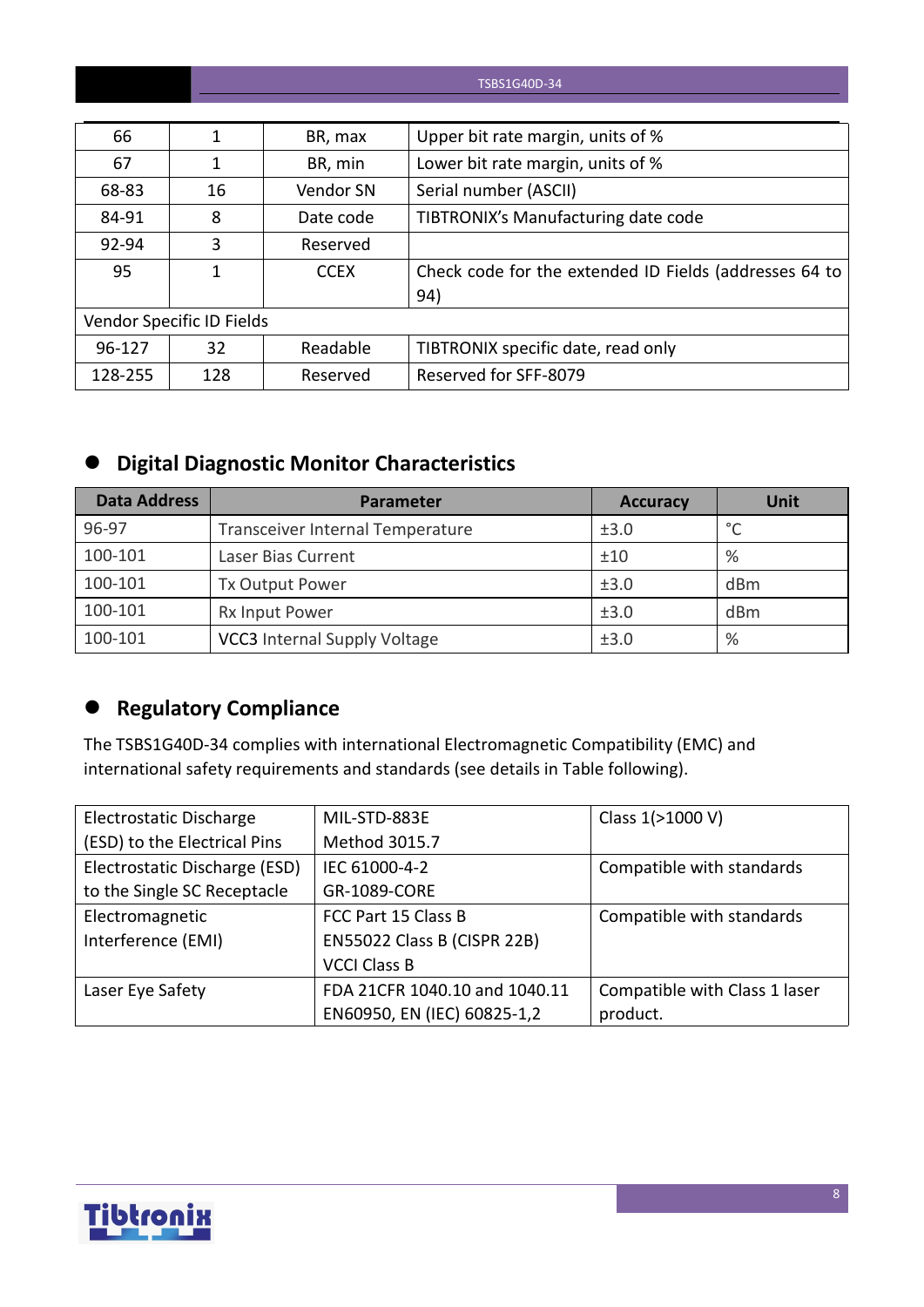## **Recommended Circuit**



**SFP Host Recommended Circuit**

**Mechanical Dimensions**